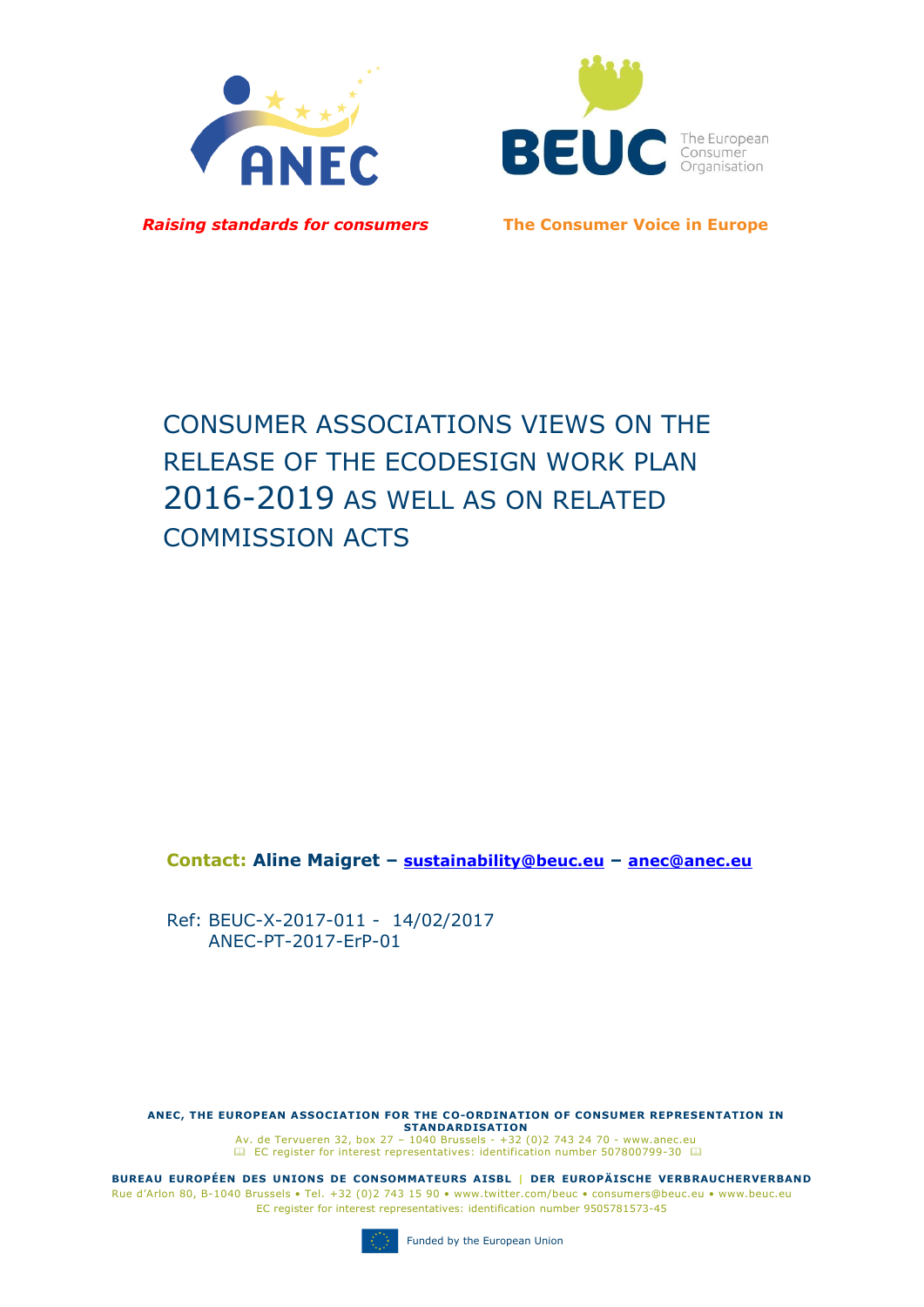



# Summary

This paper outlines the main consumer relevant issues related to the Ecodesign work plan 2016-2019, as well as related Commission acts, as published by the Commission on 30 November 2016.

In general, we welcome the release of the Ecodesign work plan 2016-2019. We appreciate that it contains a clear political mandate to continue with the unfinished work, to revise existing product groups and to start work on new product groups. In addition, we strongly support provisions on durability. However, the list of new products to be covered under Ecodesign is unambitious. We advocate for more consumer products, such as mobile/smart phones, to be taken on board.

Regarding the use of tolerances, we welcome that the European Commission wishes to amend multiple Ecodesign and Energy labelling Regulations in order to prevent cheating by the industry through abusing tolerances in the measurement procedure.

Furthermore, we support the proposed strict requirements on the admissibility criteria for voluntary agreements, as it is framing the work in the sense of coregulation rather than just self-regulation.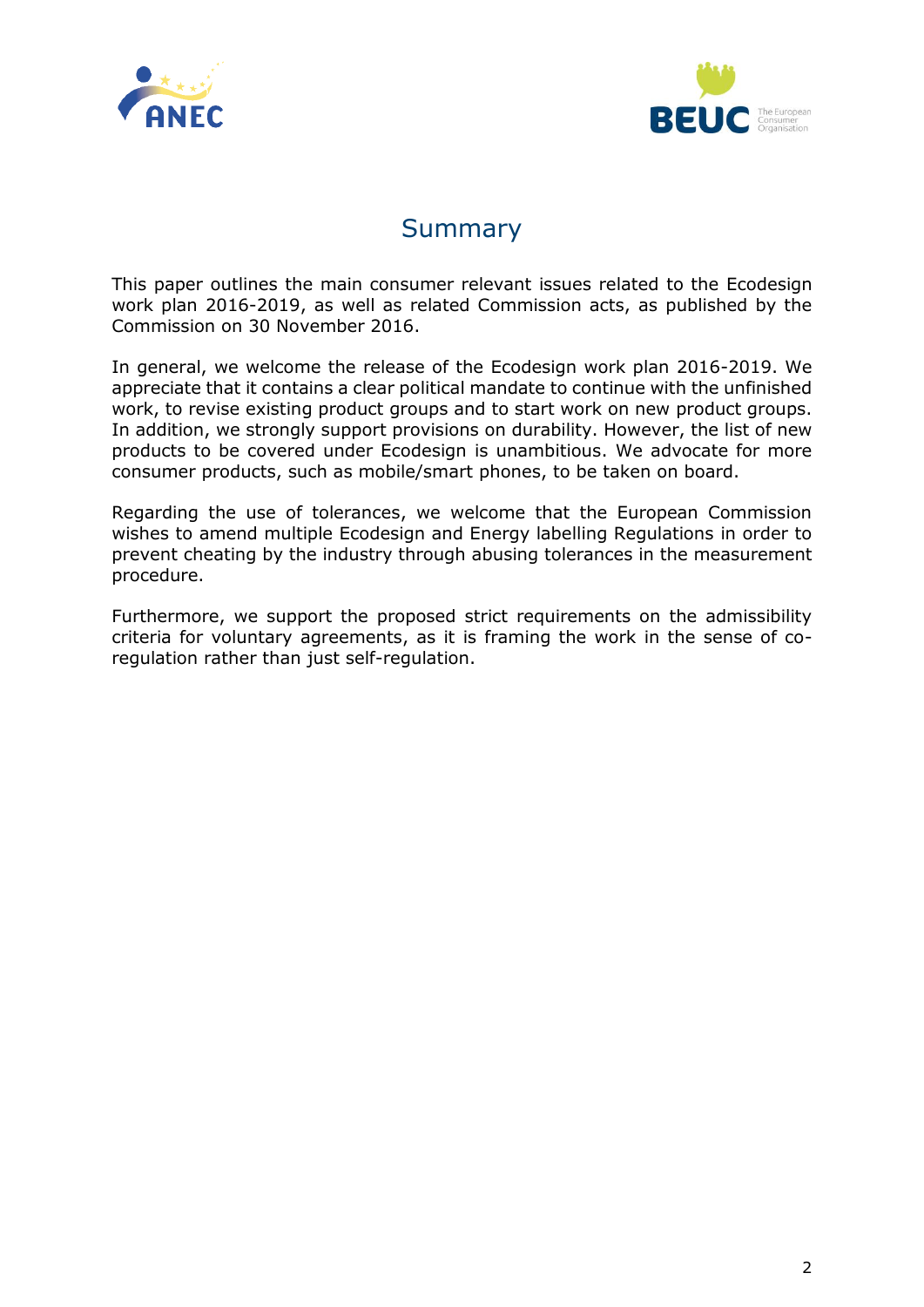



# **INTRODUCTION**

On 30 November 2016, the European Commission published the so-called "winterpackage", a large set of both legal and non-binding measures on the Energy Union. The package contains important documents related to Ecodesign, such as a work plan for 2016-2019, rules for voluntary agreements and a horizontal measure to prevent manufacturers from cheating with measurement tolerances.

In general, ANEC and BEUC welcome the Ecodesign part of the package and hereby further elaborate on consumer-relevant issues. More specifically we comment on:

- The Ecodesign work plan 2016-2019;
- Commission regulations on the use of tolerances in verification procedures;
- Guidelines on voluntary agreements.

# **THE ECODESIGN WORK PLAN 2016-2019**

#### **Ecodesign is back on track, and consumers will benefit from it**

ANEC and BEUC have long been involved in the Ecodesign process in order for the consumer perspective to be considered in the requirements developed. We have been promoting the benefits of Ecodesign for consumers, most recently describing them through the release of our [study](http://www.beuc.eu/press-media/news-events/new-study-ecodesign-helps-consumers-save-%E2%82%AC330-year) and by hosting a [roundtable on Ecodesign](http://www.beuc.eu/press-media/news-events/ecodesign-roundtable-eu-top-officials-beuc-office) with the first Vice-President of the European Commission. Ecodesign helps consumers to save money, yields better performing products, and provides consumers with more information on sustainable use of products.

Therefore, we welcome that the Commission acknowledges the various benefits of Ecodesign. We appreciate that the work plan contains a clear political mandate **to continue with the unfinished work, to revise existing product groups and to start work on new product groups**. However, it will be necessary that the next steps for ongoing work and upcoming reviews are put forward swiftly, and that no more delays occur.

#### **Consumers strongly support provisions on durability in the Work Plan**

We welcome that there is a very clear statement on the need to systematically consider not only energy efficiency, but also **circular economy** aspects when investigating potential Ecodesign measures. ANEC and BEUC have in the past advocated for horizontal requirements on durability and therefore specifically appreciate the Commission willingness to explore:

- **Durability** e.g. minimum lifetime of products or components;
- **Reparability** e.g. availability of spare parts, accessibility of components to be replaced, possibility to disassemble to component level;
- **Upgradability** e.g. availability of software update;
- **Recyclability** e.g. information on marking of plastic parts.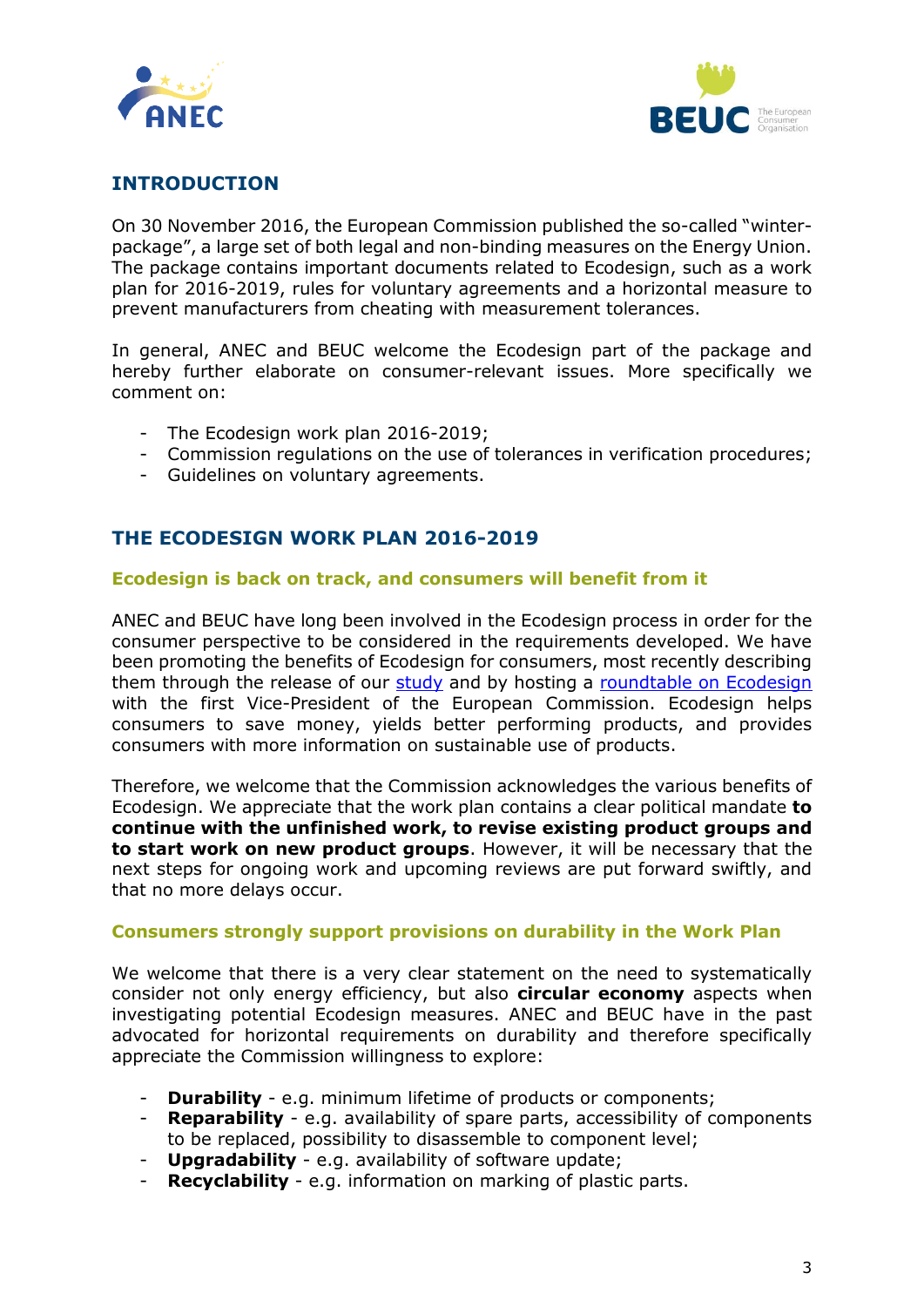



Hence our support for the development of a circular economy "toolbox" for Ecodesign, with examples on how resource efficiency requirements can be included concretely. We also welcome the reference to the **standardisation request on material efficiency** under Ecodesign. We count on a correspondence being set between policy and standardisation in this area to permit the two tools to have proper complementary roles.

#### **Missed opportunity: the list of new products to be covered under Ecodesign is unambitious**

With a view to the consumer products considered, ANEC and BEUC had asked for the indicative list of new product groups to include more. We understand the Commission decided to focus on products with the most energy savings potential $<sup>1</sup>$ ,</sup> and thus rightly gave priority to industrial products. Still, we believe that including a wider range of ecodesigned consumer products has the potential to generate additional benefits for all. **Here, the focus should not be on the anticipated primary energy savings only, but on widening to durability-related advantages**. As highlighted by various national consumer organisations across Europe, products often fail too early<sup>2</sup>. Consumers would like their appliances to last longer and, by extension, welcome durability requirements<sup>3</sup>.

Specifically, it is unfortunate that **mobile/smart phones** are not part of the indicative list of new product groups for the work plan 2016-2019. As it states in the work plan, mobile/smart phones (together with other ICT products) will first be assessed for possible inclusion in the Ecodesign work plan. This will only further delay the inclusion of this iconic consumer product in the work plan while many national consumer organisations increasingly highlight the importance of smartphone design and the issue of their limited lifespans<sup>4</sup>. The potential benefits of ecodesigned smart/mobile phones mostly lie in resource efficiency requirements, e.g. exchangeability of batteries. In addition there is an opportunity for the European Commission to advertise Ecodesign positively as such measures would remove inflexible smart phones from the market.

-

 $1$  building automation and control systems, electric kettles, hand dryers, lifts, solar panels and inverters, refrigerated containers and high pressure cleaners.

<sup>2</sup> http://www.beuc.eu/durable-goods#memberactions

 $3$  For example, in November 2016, our German member VZBV commissioned a survey of 2066 people on their opinion about European energy-related policies, including on Ecodesign. While 82% of the respondents were in favour of European requirements for household appliances to reduce the energy consumption, even more, 85%, are supporting the idea of requirements for an increased life time of appliances.

<sup>&</sup>lt;sup>4</sup> For example in the [Netherlands,](http://www.beuc.eu/documents/files/FC/durablegoods/articles/Consumentenbond-Factsheet-Action-Updating.pdf) i[n Austria](http://www.beuc.eu/documents/files/FC/durablegoods/articles/0515_AK_Austria.pdf) [\(X2\)](http://www.beuc.eu/documents/files/FC/durablegoods/articles/0813_VKI_Austria.pdf), in [Portugal,](http://www.beuc.eu/documents/files/FC/durablegoods/articles/1014_DECO_Portugal.pdf) in the [UK,](http://www.beuc.eu/documents/files/FC/durablegoods/articles/0614_Which_UK.pdf) in [Belgium,](http://www.beuc.eu/documents/files/FC/durablegoods/articles/1013_Test_Achats_Belgium.pdf) in [Germany.](http://www.beuc.eu/documents/files/FC/durablegoods/articles/0913_Stiftung_Warentest_Germany.pdf)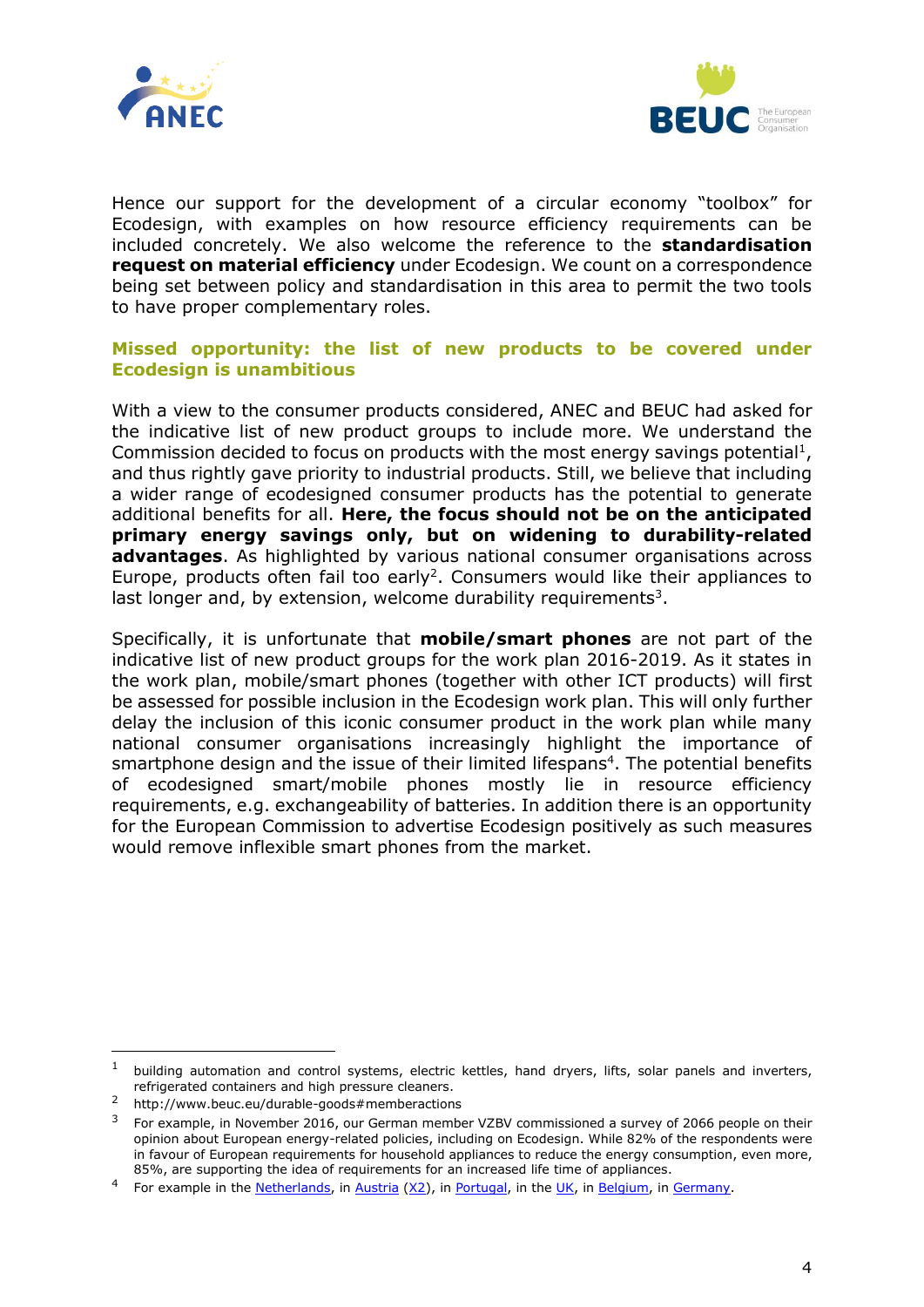



Furthermore, it will be of utmost importance to create synergies between the work on new products to be covered under Ecodesign and existing work on those products under other instruments such as the environmental labelling scheme Ecolabel. For example, the upcoming work on solar panels under Ecodesign should be coherent with the existing process of developing an Ecolabel.

# **COMMISSION REGULATIONS ON THE USE OF TOLERANCES IN VERIFICATION**

**Welcome clarification on the use of tolerances in Ecodesign and Energy labelling** 

Since 2007, ANEC, BEUC and other stakeholders have repeatedly requested legal action on the evidence<sup>5</sup> that some manufacturers are using tolerances to achieve higher energy labelling classes or to meet the Ecodesign requirements. This, by adding the value of tolerances on top of the measured values.

ANEC and BEUC therefore welcome that the Commission published (delegated) regulations **to amend multiple Ecodesign and Energy labelling Regulations in order to prevent such cheating by the industry**. More specifically, we welcome that the Commission:

- Proposes measures for all existing Ecodesign and Energy labelling measures, as it is crucial that action applies to all products subject to measures;
- Explicitly clarifies that the verification tolerances are not intended to give manufacturers any leeway for manipulating or misrepresenting results of the tests they undertake on their own products. But that verification tolerances may be used only by Member States' authorities to verify compliance;
- Takes into account all parameters for which Ecodesign and Energy labelling requirements are set when setting the rules on tolerances;
- Provides guidance to market surveillance authorities on the verification procedure, specifically stressing the cases where exceeding tolerances is not acceptable.

These clarifications will pave the way to tackling this important issue and avoid that consumers are misled and lose significant amounts of money where tolerances are being exploited.

<sup>-</sup><sup>5</sup> ANEC study "A review of the range of Member State activity related to compliance with the EU Energy Label regulations", May 2007.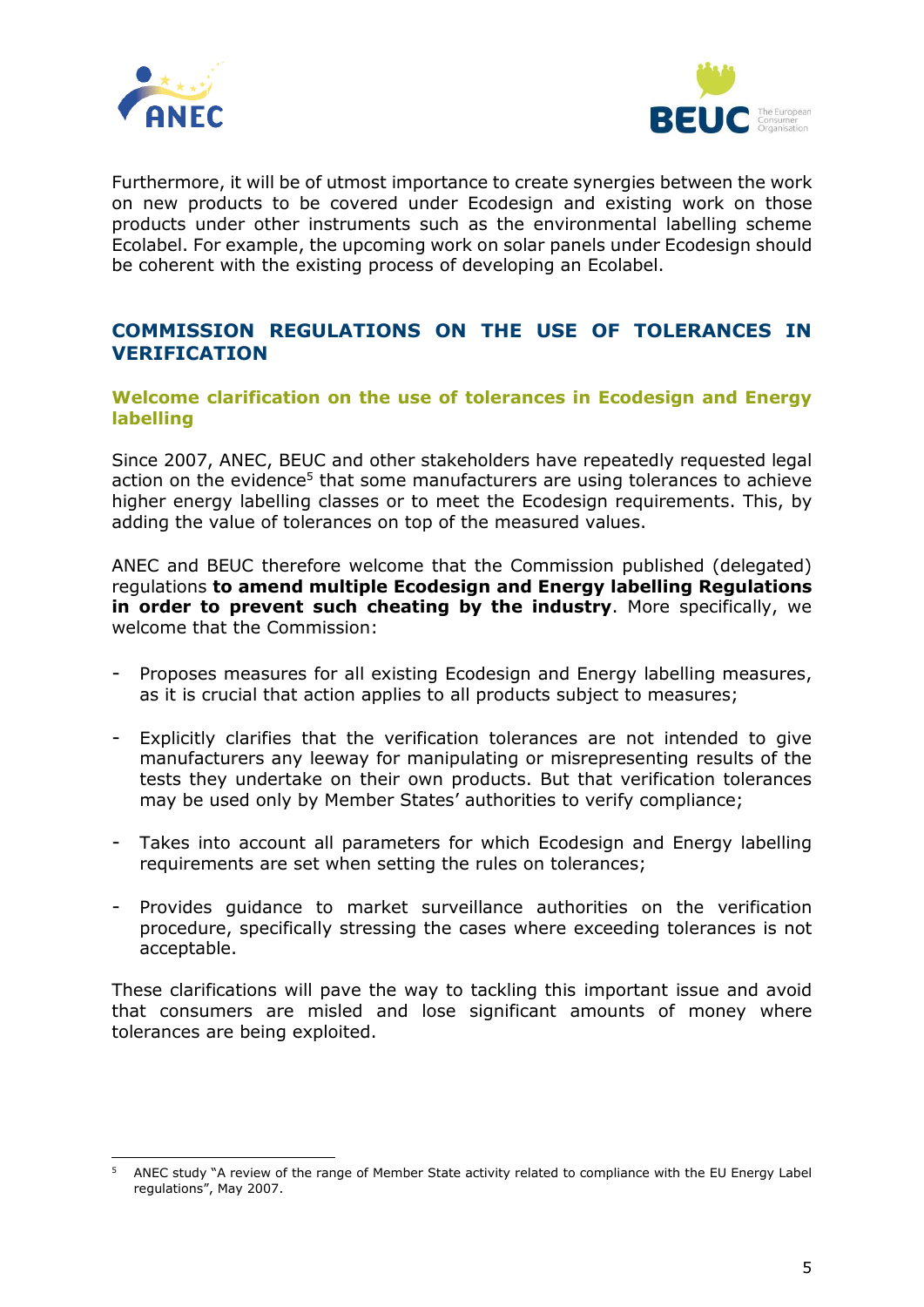



### **GUIDELINES ON VOLUNTARY AGREEMENTS**

#### **ANEC and BEUC welcome the proposed strict requirements on the admissibility criteria for voluntary agreements**

ANEC and BEUC appreciate that the European Commission also published a recommendation on guidelines for self-regulation measures – or "Voluntary Agreements (VAs)", concluded by industry under the Ecodesign Directive (2009/125/EC).

The Ecodesign Directive gives priority to voluntary industry agreements (over policy) if the ecodesign objectives can be achieved faster or in a less costly manner. Yet existing VAs have often not been more timely in achieving output and implementation than regulation itself, and ANEC and BEUC fear that VAs are sometimes used by manufacturers as an excuse not to be regulated. Therefore we have long proposed the deletion of VAs when the Directive is revised. Still, in the meantime and as the Ecodesign regulation foresees such option, we welcome that the European Commission clarifies and details the indicative list of criteria assessing the admissibility of VAs as an alternative to policy, through the publication of guidelines.

The Commission guidelines contain many of our recommendations. The guidelines are framing the work in the sense of co-regulation, rather than just self-regulation, and **the industry will be held much more accountable and need to demonstrate impact and added value of a voluntary measure**. Specifically, we support that the guidelines:

- Emphasise that civil society participation must be involved throughout the whole process of designing, reviewing and monitoring a VA, and must be given the means of doing so;
- Explicitly mention that VAs must be substantiated in terms of speed in addition to the overall environmental improvement;
- Propose strict criteria for the setting up of VAs: the market coverage of VA signatories should be at least 80% of units placed on the EU market and/or put into service of the type of products covered by the measure;
- Offers clarification on the compliance rate: the requirements decided upon by the industry should apply to at least 90% of all units placed on the market and/or put into service by each signatory;
- Describes in more details the role of the auditor, "Inspector" and highlights its independency.

We regret however the lack of provision on penalties and/or exclusion from the VAs in case of non-compliance.